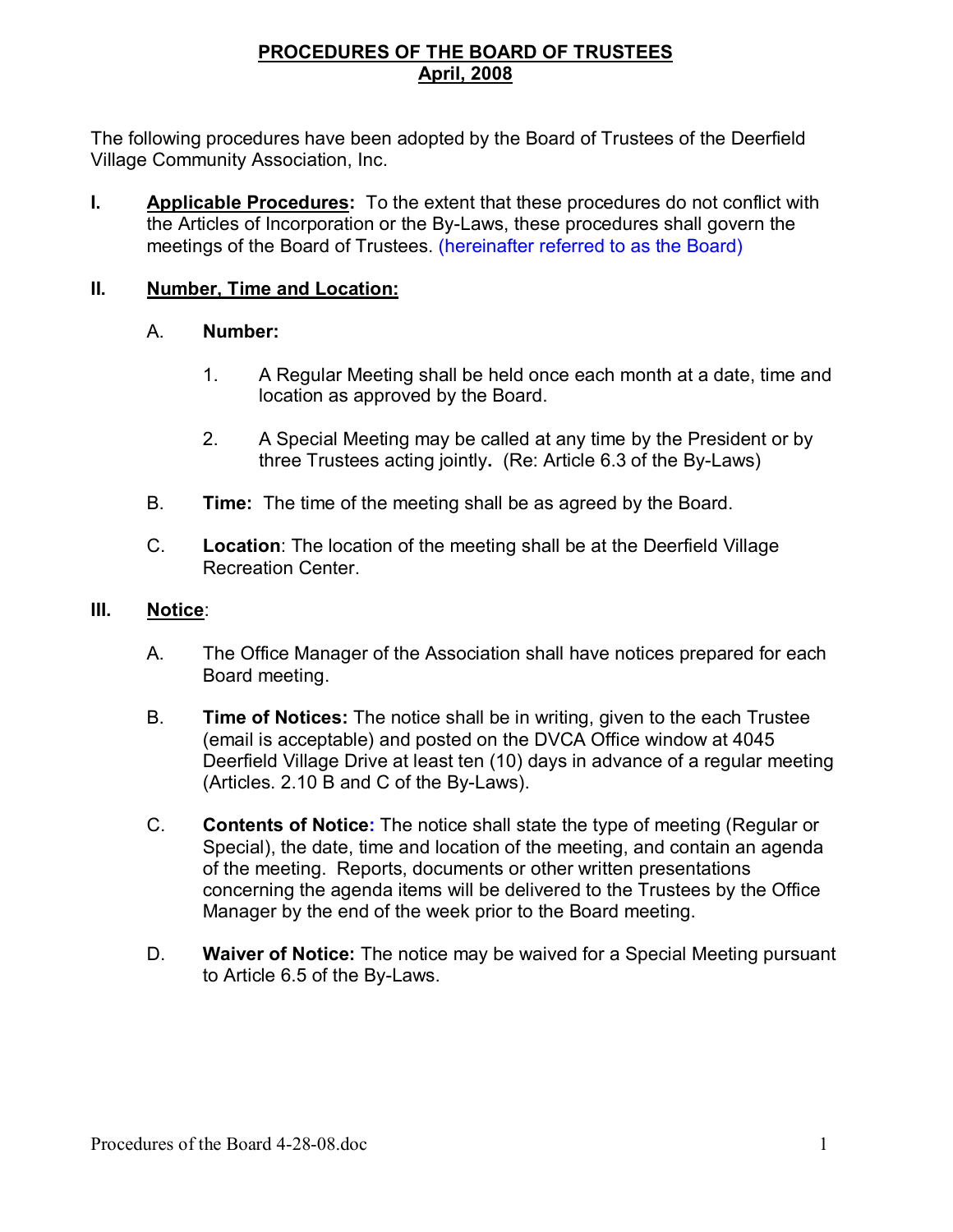## **IV. Agenda:**

A. **Setting the Agenda:** The Agenda for each meeting shall be established by the President and set once the notice is given. Except for items requested by a Trustee, the President shall have the discretion to include or reject agenda items; however, unless the agenda is full, the President should endeavor to include all requested agenda items.

Unanswered questions asked by the Trustees or other issues kept open by the Trustees from a previous meeting shall be included on the Agenda in the appropriate agenda item (ie. An unanswered question with the Security Committee should be on the agenda for the next meeting under the Security Committee agenda item). This information should be provided to the President by the Secretary and Office Manager at least twelve (12) days prior to the regularly scheduled meeting.

- B. **Request to be included on Agenda:** At least twelve (12) days notice prior to a regularly scheduled meeting, the following procedures shall be followed:
	- 1. Committee chairpersons who desire the Board to take action on specific items shall present to the Office Manager a written request to be on the agenda for the next regular meeting. This request should include the action the committee is requesting the Board to take, a report on the items, including a description of the issues involved, the alternative, if any, and copies of all relative documents. If the request is financial in nature, the budget implications (ie. category, in/out of budget, etc.) and whether this is to be funded as an operating expense or out of a reserve is required. This shall be in writing in the report submitted to the board.

If the request is for a review of action, a short written summary or outline of the presentation shall be given to the secretary. If a committee chairperson desires the Board to take action at a Special Meeting of the Board, the request should also contain the reasons why the action cannot await a regularly scheduled meeting of the Board.

 2. Residents who wish to appear before the Board or to request action by The Board shall present to the Office Manager;

(a) a written request setting forth the item to be discussed or action to be taken together with a brief written statement summarizing the issues involved; or,

 (b) their request to Committee members who may have the item placed on the agenda pursuant to B.1 above.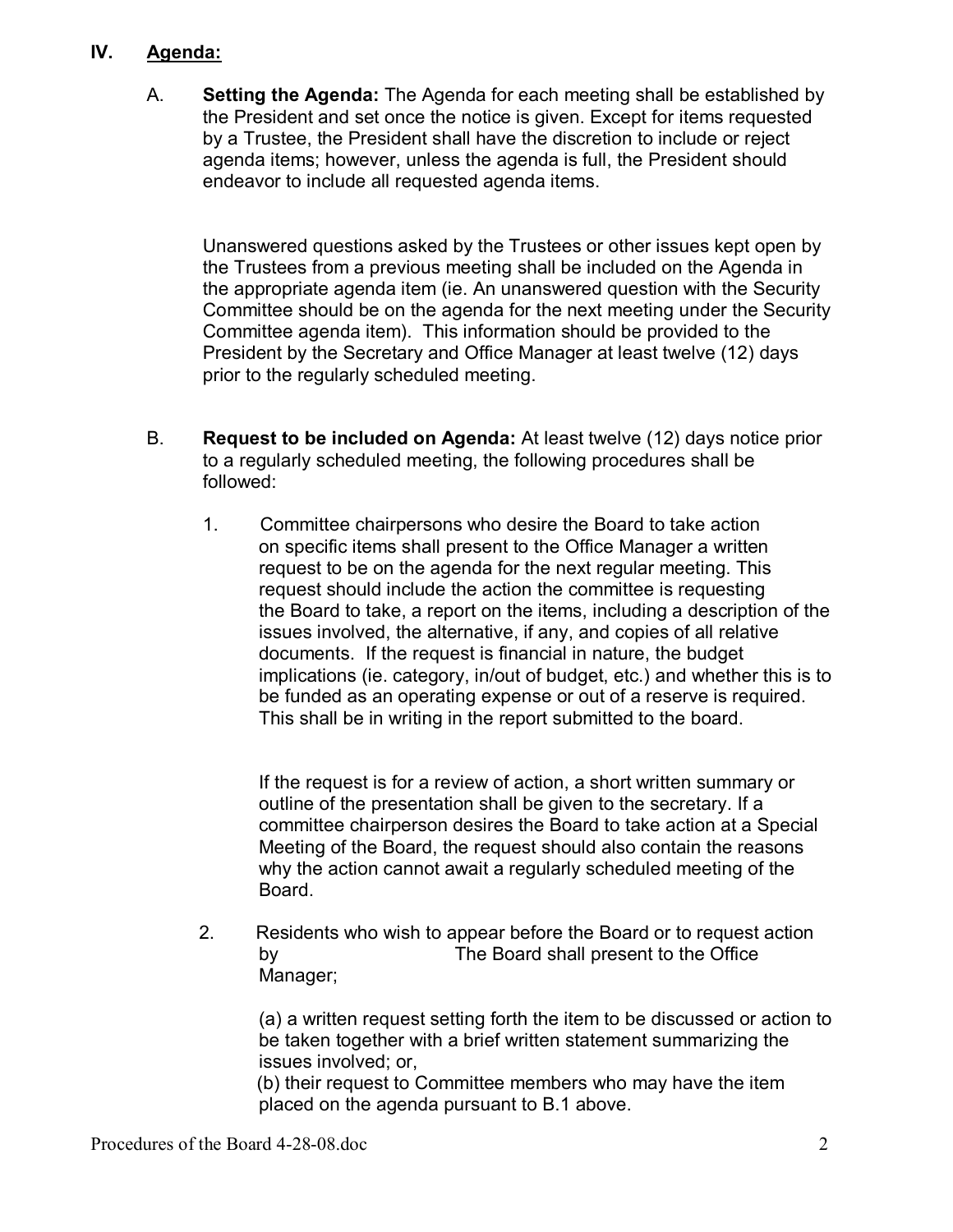3. Trustees may have items included on the agenda through either **B.1** or **B.2** above: however, any Trustee may raise items for discussion during a meeting of the Board but unless the item was included on the agenda for that meeting, no vote on the item shall be taken until the next meeting.

# **V. Conduct of Meeting:**

- A. Order of Business: The meeting shall be conducted in the following order:
	- 1. Determination of quorum six (6) required
	- 2. Reading and action on minutes of last meeting
	- 3. Resident Inquiries
	- 4. President's Report
	- 5. Treasurer's Report
	- 6. Manager's Report
	- 7. Standing Committee Reports
	- 8. Unfinished Business
	- 9. New Business
	- 10. Adjournment
- B. The president shall preside at all meetings. In the absence of the president, in order of availability, the vice-president, treasurer or secretary shall preside.
- C. The secretary shall take all minutes and tabulate all votes.
	- 1. Before a vote is taken on a motion, the Secretary will read the motion as it will be recorded in the minutes. If there is any disagreement on the motion as read, discussion on the motion will continue until there is agreement on the language, at which time the Secretary will read the motion as written again. This will continue until there is agreement on the motion as read (or the motion is tabled or withdrawn). If there is agreement, the vote will be taken and the results will be recorded in the minutes. This will not be required for motions that have been submitted in written form and left unchanged.
	- 2. The secretary will record in the minutes whether the motion passed or failed and the actual vote (# for / against / # abstained) and will restate the results that are recorded in the minutes to ensure agreement on the result reported.
	- 3. A trustee can request that the actual vote (by person) be recorded in the minutes and the minutes need to be updated to reflect each trustees' vote. The secretary will read the results recorded to ensure agreement of what was recorded.
	- 4. A Trustee who dissents, shall upon request, be permitted to state the reasons for the dissent in the minutes; otherwise, the minutes shall reflect whether the motion/resolution passed or failed. The approved minutes shall be published or posted.